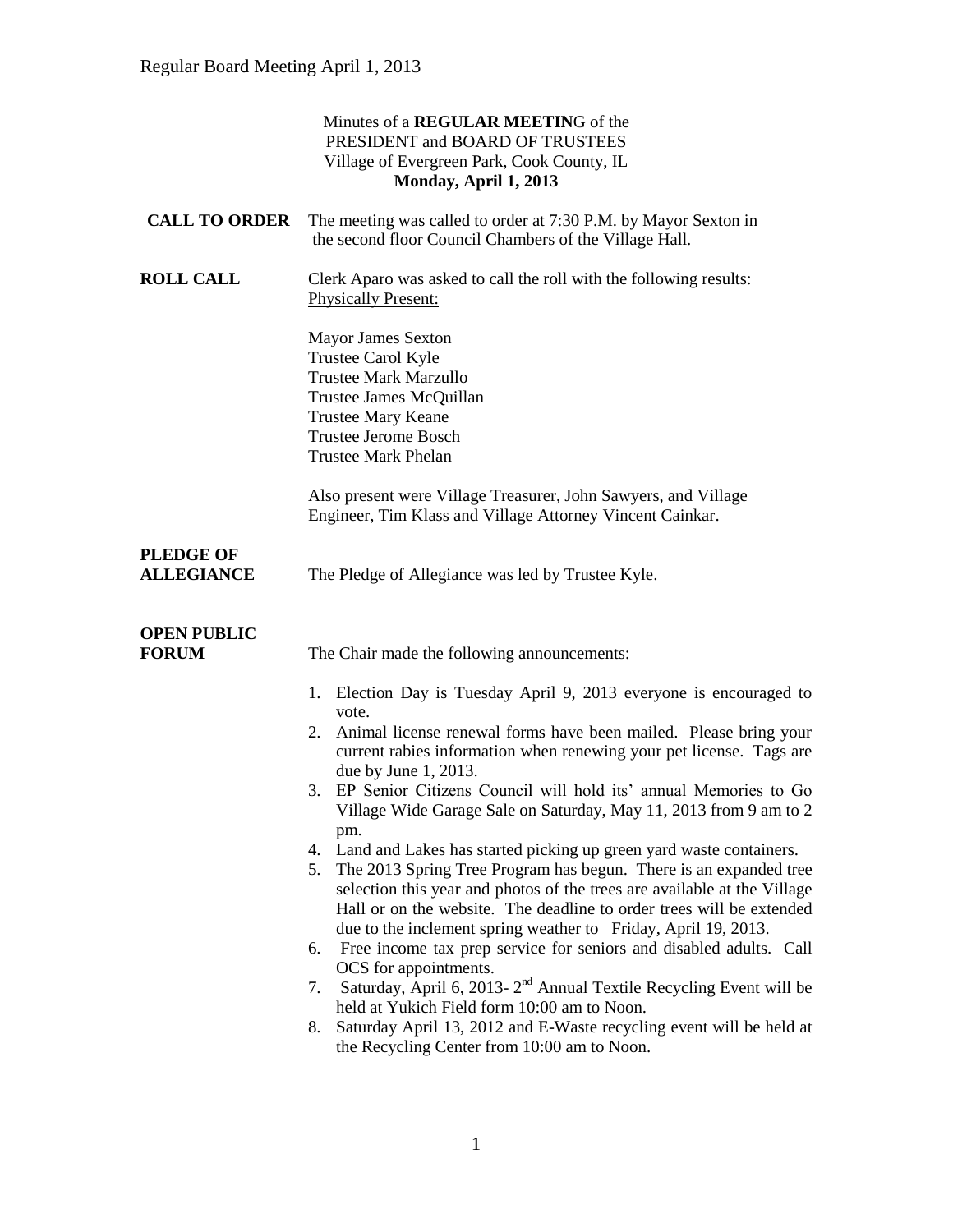| <b>OPEN PUBLIC</b><br><b>AUDIENCE</b>      | NONE.                                                                                                                                                                                                                                                                                                                                                                                                                                                                                                                             |
|--------------------------------------------|-----------------------------------------------------------------------------------------------------------------------------------------------------------------------------------------------------------------------------------------------------------------------------------------------------------------------------------------------------------------------------------------------------------------------------------------------------------------------------------------------------------------------------------|
| <b>AGENDA</b>                              | Motion by Trustee Bosch second by Trustee Kyle to waive the reading of<br>the minutes of the March 18, 2013 Regular Meeting of the President and<br>Board of Trustees and approved as presented was passed by unanimous<br>voice vote and so ordered by the Chair.                                                                                                                                                                                                                                                                |
| <b>RESOLUTION</b><br>NO. 11-2013           | Motion by Trustee Phelan second by Trustee Marzullo, to approve<br>Resolution NO. 11-2013 with expenditures of the General Corporate<br>Fund of \$435,614.32 and the Sewer and Water Fund in the amount of<br>\$39,753.97 and the 95 <sup>th</sup> Street TIF Fund, \$6,368.00 and the Capital<br>Improvement Fund, \$1,000.00 for a total of \$634,560.40. Upon roll call,<br>voting YES: Trustees Kyle, Marzullo, McQuillan, Keane, Bosch and<br>Phelan; voting NO: NONE. The motion was passed and so ordered by<br>the Chair. |
| <b>WATER</b>                               |                                                                                                                                                                                                                                                                                                                                                                                                                                                                                                                                   |
| <b>COLLECTORS</b><br><b>REPORT</b>         | Motion by Trustee Bosch second by Trustee McQuillan to approve the<br>Water Collector's report for March 2013 for information and file in the<br>amount of \$605,977.57. The motion was passed by unanimous voice<br>vote and so ordered by the Chair.                                                                                                                                                                                                                                                                            |
| <b>VILLAGE COLLECTORS</b><br><b>REPORT</b> |                                                                                                                                                                                                                                                                                                                                                                                                                                                                                                                                   |
|                                            | Motion by Trustee Phelan second by Trustee Keane to approve the<br>Village Collector's report for March 2013 for information and file in the<br>amount of \$3,681,010.63. The Chair noted \$2 million of the total are<br>property tax monies. The motion was passed by unanimous voice vote<br>and so ordered by the Chair.                                                                                                                                                                                                      |
| <b>BUSINESS</b><br><b>CERTIFICATES</b>     | NONE.                                                                                                                                                                                                                                                                                                                                                                                                                                                                                                                             |
| <b>RESOLUTION</b><br>NO 3-2013             | Motion by Trustee Bosch second by Trustee McQuillan to approve<br>Resolution NO. 3-2013 "A RESOLUTION APPROVING THE 45TH<br>ANNUAL INDEPENDENCE DAY PARADE ON WEDNESDAY,<br><b>JULY 3, 2013.</b> " Rain date for the fireworks is Friday, July 5, 2013.<br>Upon roll call, voting YES: Trustees Marzullo, McQuillan, Keane,<br>Bosch, Phelan and Kyle; voting NO: NONE. The motion was passed<br>and so ordered by the Chair.                                                                                                     |
| <b>ENGINEER'S</b><br><b>REPORT</b>         | Mr. Klass had no report.                                                                                                                                                                                                                                                                                                                                                                                                                                                                                                          |
|                                            | PW Director Lorenz gave an update on the progress at the new park<br>located at $91st$ & California. Driving range equipment has been ordered<br>and the range has been seeded. Beary Landscaping will be doing                                                                                                                                                                                                                                                                                                                   |